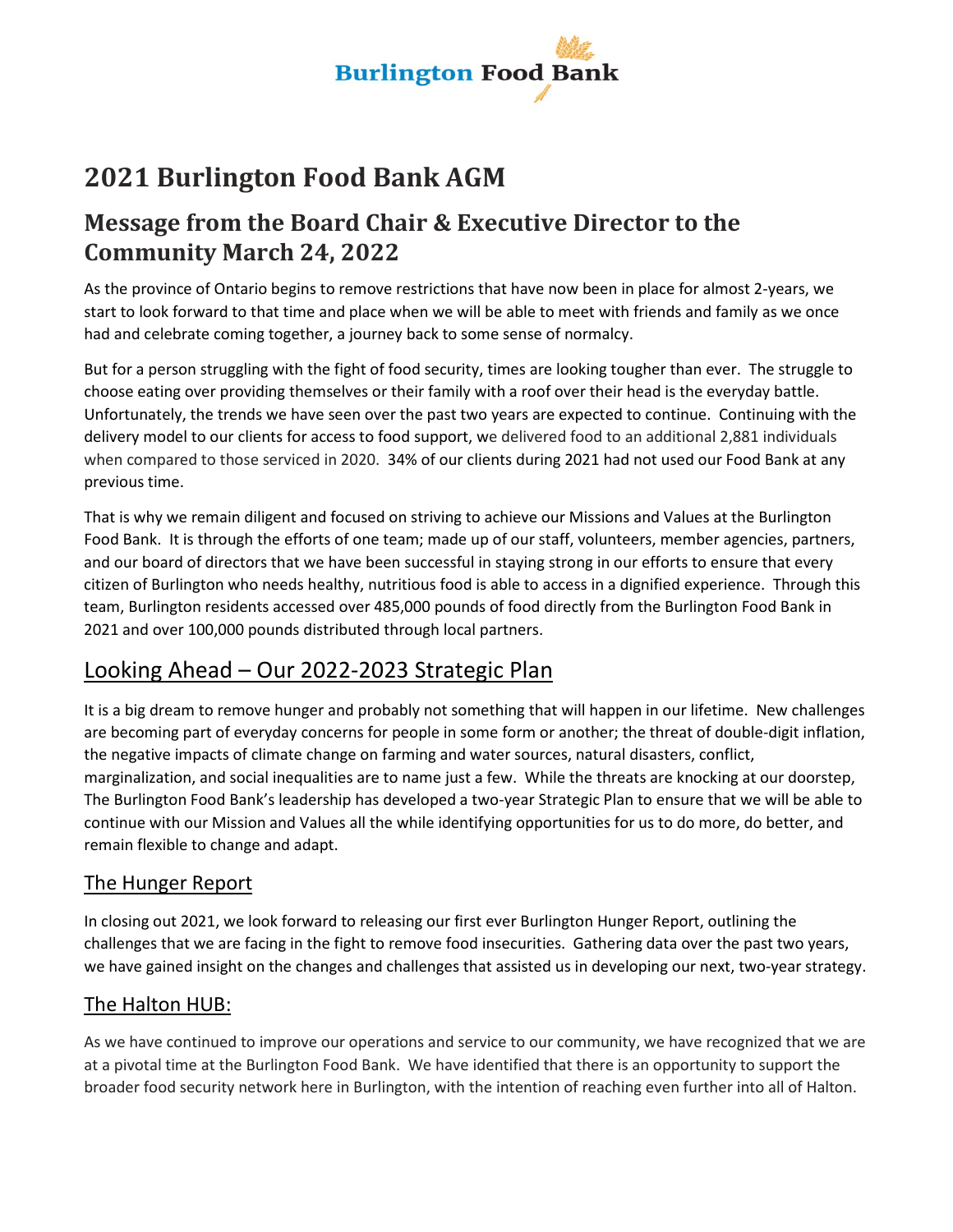# **Burlington Food Bank**

For over half a decade, the Burlington Food Bank has been developing a strategy of improving our services through the development of the "HUB Concept". It was always our belief that through organization and working together with like agencies within the City, we would be all in a better position to service our own communities with greater access, storage, and means to distribute food through out each city to increase access for those in need.

For the past year and a half, in concert with developing our reach within our own city limits, we have been working with Kerr Street Mission, the Feed Ontario Agency representing Oakville, who also has the same belief that working together will benefit the greater good.

Both Burlington and Oakville have identified one similar and opportune challenge in that as the need for food assistance continues to rise in each of our communities, our current facilities are insufficient regarding space.

It is through the HUB Concept, that we are looking forward to acquiring a warehouse which we will be able to better serve not only our direct clients but also those that are served through the network of food security agencies. Our intention is to become a Distribution Centre / Hub, along with Kerr Street Mission in Oakville to provide warehousing, centralized purchasing and a better, connected network to make food distribution for those in our communities more equitable throughout Burlington/Oakville and out into all of Halton Region as we develop. This project will allow for even greater purchasing power as a network, allow for adequate space to accept larger donations and receive allocations from the various donors and food producers that Feed Ontario regularly delivers for. The intention of the Hub is to ensure that no matter where a person lives in Halton, they will have the same opportunities to receive similar amounts of fresh, nutritious food that is culturally sensitive to their household needs.

With the support of both city Mayors, the Halton Region accepted a resolution to review the development of our concepts on December 15, 2021. We hope to work in conjunction with the Halton Region to further the concept, as we continue to move forward with the development and location of space which will be best suited for the needs of the Distribution Centre.

The Burlington Food Bank has great ambition over the next couple of years as we work to best serve the hungry in our community in a timely and dignified manner. This will include identifying agencies throughout Burlington and eventually into Halton that can be utilized to serve areas that are currently underserved. Our team will be a resource to the community in hopes of using a collaborative approach to sourcing better pricing and a stable warehouse space that will allow for larger corporate donations. The warehouse space will also allow us to have corporate partners join alongside our team in sorting, packing, and distributing healthy, nutritious food out into the network. We will also continue to review our hours and accessibility to ensure that we are best serving our clients.

#### Growth of the Burlington Food Bank

Inherently, the HUB Concepts will require additional resources in both staffing and physical assets. Over the next three to six months, we will be developing and enhancing our staffing compliment to ensure success. Preparing the Burlington Food Bank for transition from an individual, client-based program to creation and development of Distribution Centre/HUB along with continued service model for community members.